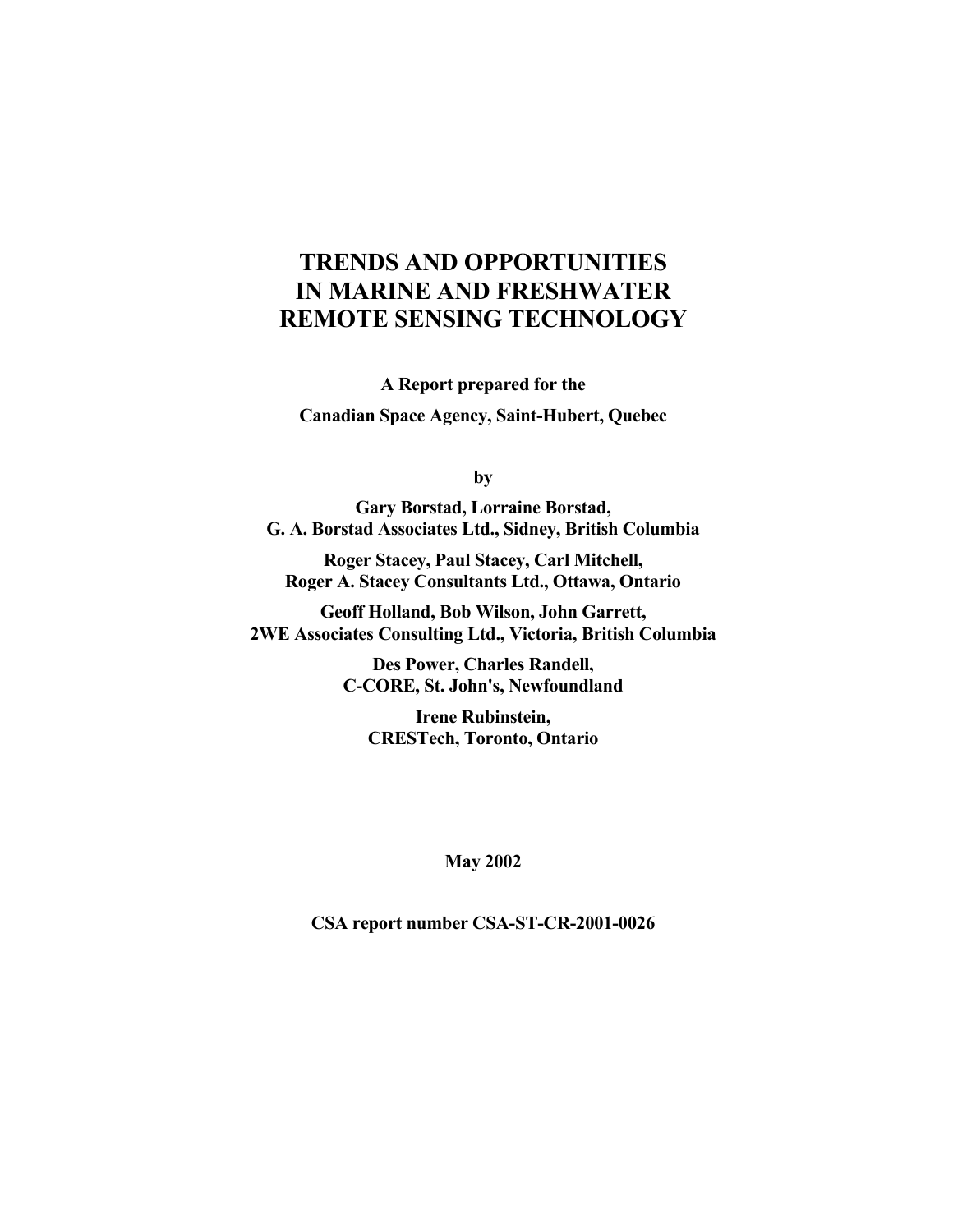### **Trends and Opportunities in Marine and Freshwater Remote Sensing Technology**

## **Executive Summary**

## **1. OBJECTIVE AND METHODOLOGY**

The objective of this report is to provide the Canadian remote sensing community (including industry, government and academia) with information supporting a coordinated approach to ocean and freshwater-related national and international market opportunities within the context of government priorities<sup>1</sup>. Unlike previous studies focussed on what remote sensing technology can provide, this study is based on an analysis of *issues and problems, and how these are changing*. It begins with a review of ocean and freshwater related issues and problems, proceeds to a summary of the *data, product, service and information requirements* associated with these issues. With this understanding, potential market opportunities for remote sensing products and services are suggested. The report concludes with a series of proposed actions aimed at stimulating the Canadian marine and freshwater remote sensing communities.

The approach taken was to:

- 1. Identify scientific, management and regulatory issues relating to the marine and freshwater environments: today and in three to five years time.
- 2. Identify the organisations with management responsibilities for the various issues (i.e. the clients) and the data and information products and/or services needed to address these issues.
- 3. Identify and assess the strengths and weaknesses of the various data collection platforms (e.g. ships, aircraft, and satellites) and sensors (e.g. current meters, acoustics, active and passive microwave, and visible-IR): today and in three to five years time.

 $\overline{a}$ 

- *horizontal co-ordination* among departments (reflecting the fact that issues of public concern no longer fall within the traditional mandate of any one department - for example, the impact of climate change on Canadian society and the economy);
- the development of internationally recognised *Canadian "brand" goods and services* associated with marine and freshwater management issues (for example, standardized spatial data products for the coastal zone and operational hydrologic models for freshwater management that include remote sensing inputs); and
- *security*, especially along Canada's frontiers (most of which are water).

<sup>1</sup> The government's current priorities include:

<sup>•</sup> *innovation* (in the case of marine and freshwater management, especially within the delivery of public services, including *government-on-line* services as applicable);

<sup>•</sup> the development *centres of excellence* and/or *clusters* involving government, industry and academia (to address, for example, international ocean, exclusive economic zone and/or coastal zone issues, or regional freshwater management issues - wetlands or dry land agricultural practices);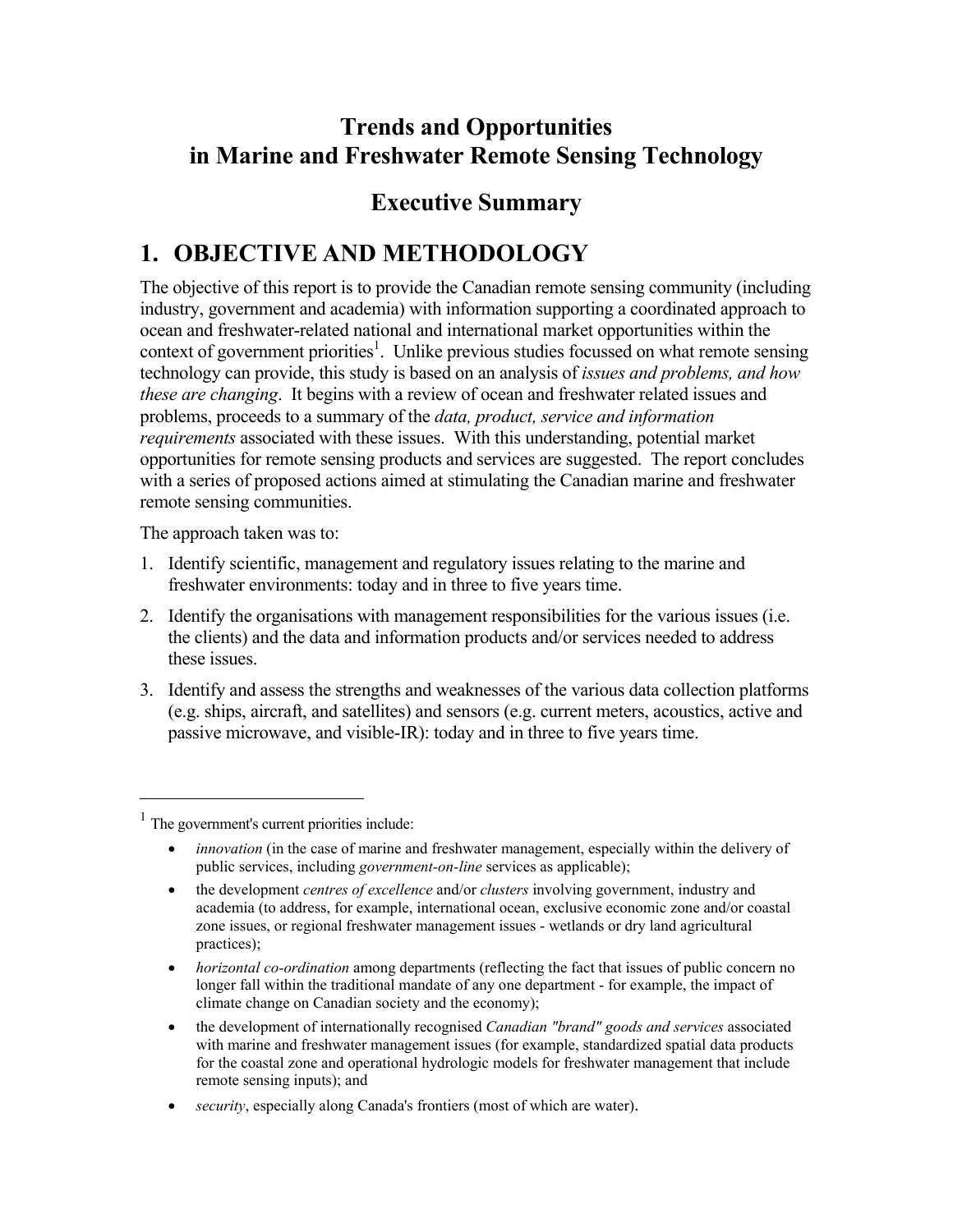- 4. Determine the role of remote sensing from aircraft and satellites and the sensors that best meet the data requirements, together with the appropriate information management tools.
- 5. Establish Canadian capabilities, including provision of platforms, instrumentation, data collection and processing, and provision of information products and services.
- 6. Identify the challenges facing the Canadian Space Agency and the role the Agency can play in facilitating Canadian industry's involvement in meeting marine and freshwater information product and/or service requirements in Canada and around the world, especially as they pertain to the role of remote sensing technology

The work began during the summer of 2001 with an Internet-based survey of more than 300 individuals around the world to identify and rank ocean-related issues and the identify data and information products and/or services that managers needed to address the key issues. Seventy-seven telephone interviews were also conducted.

The work was extended to include freshwater issues early in 2002. The smaller freshwater study component did not include a web-based survey, but key freshwater issues identified via an online literature review were confirmed during twenty-five telephone interviews.

## **2. THE ISSUES AND INFORMATION NEEDS**

The key issues and their respective information needs identified (Table E1) can be organised in four categories:

In *International waters,* the major issues are **weather and ocean-state forecasting, and climate change research**. The information needed is generally **long term physical, chemical and biological coverage of the surface and sub-surface waters to support predictive models**. There is an important trend to international co-operation in global ocean research, with many countries launching satellite sensors.

In the *Exclusive Economic Zone (EEZ),* the **major issues for every country are the maintenance of sovereignty over resources, their management, and protection of the environment**. The environmental information needed is similar to that for international waters, but it is needed more frequently and with a higher resolution. Most fisheries management for example, is conducted in the EEZ. The sovereignty and regulatory enforcement issues within the EEZ require on-demand information on vessel activities. Canada has important needs on all three coasts, but the **information gaps are especially acute in the Arctic**.

*Coastal Zone* issues are largely **people-problems stemming from urbanisation and various forms of development**. These issues range from disaster preparedness planning and response, safety and surveillance, oil and gas and other resource management, through mapping and monitoring of ecosystems, to the impact of on-shore economic developments. Predictive oceanographic and biological modelling capability, detailed hydrographic, habitat and topographic maps of the near shore areas are sorely needed, together with frequent observations of physical, chemical and biological conditions, and land use maps.

The major *freshwater* issues concern the **quantity and quality of the water supply**. Information is needed for prediction of precipitation (rain or snow), land cover and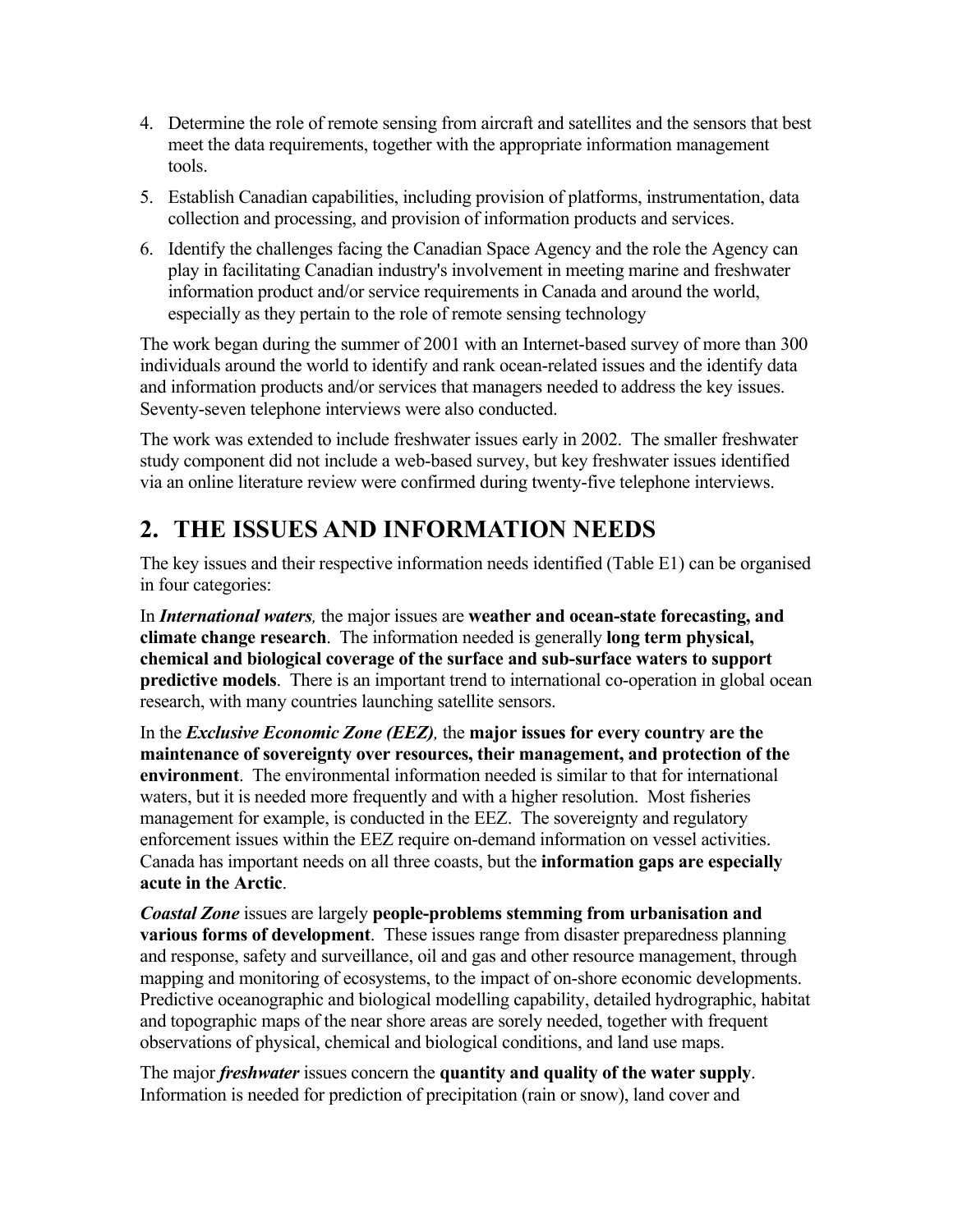soil/geological characteristics, soil moisture, surface run-off rates and groundwater replenishment/withdrawal rates. Water supply is of critical importance in all economies, and wars are already being fought over water availability. Water quality everywhere is being degraded by agriculture, industrial and municipal development, and more than half of the world population does not have safe drinking water. Remote sensing can provide local, regional and trans-boundary monitoring of water quality including the impact of point and non-point source pollutants and erosion as indicated by changes in water colour, turbidity and/or biological activity. In Canada, there is **an important need to map the great wetland resource in the north**.

## **3. THE ROLE OF REMOTE SENSING**

Remote sensing is a relatively young and quickly changing technology. It currently is used most extensively in weather forecasting and climate studies where is provides **broad area coverage not available by any other means** and ice monitoring, where it provides a **significant cost advantage**. With time, the spatial advantages of remote sensing will become recognised in other areas also. While it does not see the largest part of water bodies that is below the surface, remote sensing provides **rapid** *repeatable* **coverage of large, inaccessible or hostile areas at a low cost. In Canada it provides the** *only* **practical way to repetitively monitor much of our territory.** In many kinds of environmental studies, for example climate change or the effects of development, time series of imagery are of great importance.

The trend in remote sensors, whether operating in the microwave, visible or infrared part of the spectrum, is toward increased spectral and spatial resolution. This is making them more relevant to day-to-day problems and issues. Satellite sensors of all types have become an essential part of the study of the ocean, especially over international waters where their spatial resolution is adequate and there are few alternative sources of data. Over the EEZ, the coastal zone and in inland waters, higher resolution active microwave and visible-IR sensors like MERIS, and especially Canada's RADARSAT-2 and the proposed Canadian Satellite Hyperspectral Imager can play an important role in ecosystem mapping (Table E1). Canadian industry can offer airborne radar and made-in-Canada visible-IR sensors that overcome many of the limitations of satellite sensor coverage in the coastal zone and for freshwater areas.

As more and more sensors become available, and improve in spatial, spectral, radiometric and temporal resolution, remote sensing data archives will grow enormously. We have already witnessed the beginnings of this growth, and to some extent are managing to keep up because of the growth of computing capacity. It will be increasingly important to retain not only the image data, but all of the meta-data including calibration, links to other forms of data including ground truth data.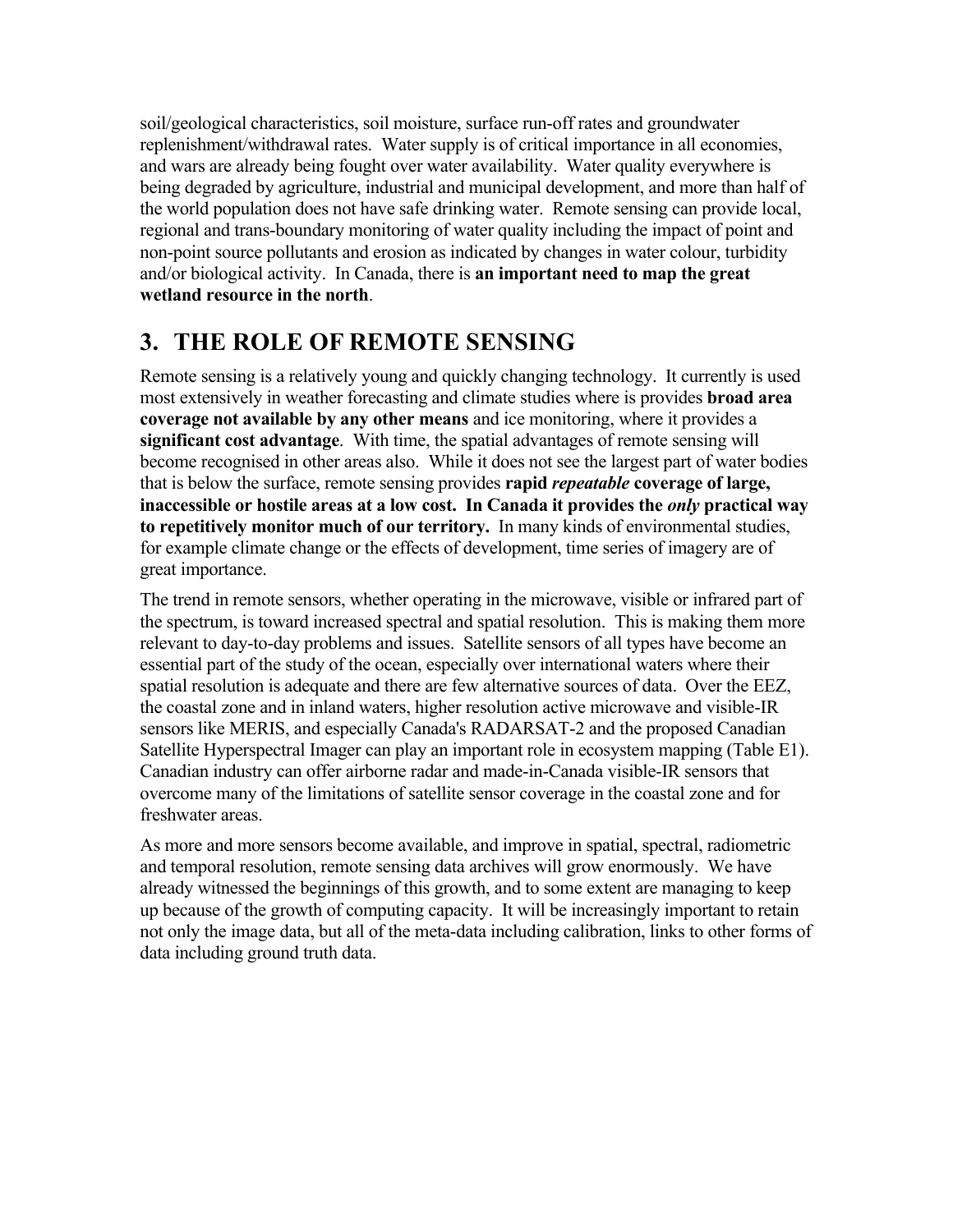Table E.1. Key issues and problems in marine and aquatic systems, the main types of information required to address these problems, and the potential role of remote sensing.

| <b>Issue/Problem</b>                                                                             | <b>Information Needs</b>                                                                                                                                                                                                                                                                                                                                                                                                                                                                       | <b>Role of Remote Sensing</b>                                                                                                                                                                                                                                                                                                                                                                                                  |
|--------------------------------------------------------------------------------------------------|------------------------------------------------------------------------------------------------------------------------------------------------------------------------------------------------------------------------------------------------------------------------------------------------------------------------------------------------------------------------------------------------------------------------------------------------------------------------------------------------|--------------------------------------------------------------------------------------------------------------------------------------------------------------------------------------------------------------------------------------------------------------------------------------------------------------------------------------------------------------------------------------------------------------------------------|
| <b>International Waters</b>                                                                      |                                                                                                                                                                                                                                                                                                                                                                                                                                                                                                |                                                                                                                                                                                                                                                                                                                                                                                                                                |
| Weather/ocean state<br>forecasting; climate change                                               | Long term physical, chemical and biological<br>information over wide areas to support<br>predictive models (including sea temperature,<br>salinity, sea level slope, winds and colour)                                                                                                                                                                                                                                                                                                         | Repeatable low resolution wide-area coverage; from<br>optical, IR and passive microwave radiometers,<br>scatterometers, altimeters and other satellite sensors<br>(including a new salinity sensor) and in situ observations<br>from ships and buoys.                                                                                                                                                                          |
| <b>Exclusive Economic Zone</b>                                                                   |                                                                                                                                                                                                                                                                                                                                                                                                                                                                                                |                                                                                                                                                                                                                                                                                                                                                                                                                                |
| Sovereignty, enforcement;<br>pollution monitoring; safety<br>of navigation, search and<br>rescue | Near-real time vessel monitoring; mapping of<br>sea ice; mapping of slicks and currents                                                                                                                                                                                                                                                                                                                                                                                                        | Integrated wide area monitoring using coastal HF radar,<br>aircraft surveillance and spaceborne synthetic aperture<br>radar                                                                                                                                                                                                                                                                                                    |
| Environmental protection<br>and resource management                                              | Long term environmental information over<br>wide areas to support predictive models<br>(including sea temperature, salinity, sea level<br>slope, winds and colour)                                                                                                                                                                                                                                                                                                                             | Repeatable low resolution wide-area coverage; from<br>optical, IR and passive microwave radiometers,<br>scatterometers, altimeters and other satellite sensors<br>(including a new salinity sensor) and in situ observations<br>from ships and buoys.                                                                                                                                                                          |
| <b>Coastal Zone</b>                                                                              |                                                                                                                                                                                                                                                                                                                                                                                                                                                                                                |                                                                                                                                                                                                                                                                                                                                                                                                                                |
| Weather/safety/security                                                                          | Near-real time monitoring of winds, sea state,<br>ice, vessels and pollution.<br>Prediction of weather and sea conditions.                                                                                                                                                                                                                                                                                                                                                                     | Repeatable moderate resolution coverage from satellite<br>synthetic aperture radar and scatterometers and aircraft<br>surveillance, with in situ observations from ships, buoys<br>and coastal installations.                                                                                                                                                                                                                  |
| Environmental protection,<br>resource management                                                 | Near real time monitoring of a wide variety of<br>physical, chemical and biological parameters in<br>water, on the bottom, on the shoreline and in<br>coastal watersheds at all scales (including sea<br>temperature, salinity, sea level slope, winds and<br>colour). Prediction of natural and manmade<br>changes in the ocean and coastal watersheds at<br>all scales. Forecasts of impacts of harvesting,<br>industrial agricultural or municipal<br>development, ocean and climate change | Repeatable moderate and high spatial resolution coverage<br>from spaceborne optical and IR radiometers, synthetic<br>aperture radar and many other satellite sensors (including a<br>new salinity satellite and a possible Canadian hyperspectral<br>satellite) to support and extrapolate in situ observations.<br>Aircraft flying very high resolution hyperspectral or other<br>sensors are required to match tidal cycles. |
| Freshwater                                                                                       |                                                                                                                                                                                                                                                                                                                                                                                                                                                                                                |                                                                                                                                                                                                                                                                                                                                                                                                                                |
| Water quantity                                                                                   | Monitoring and prediction of water supply<br>(precipitation, snow water content, break-up,<br>runoff, stream flow, soil moisture, evapo-<br>transpiration, freeze-up)                                                                                                                                                                                                                                                                                                                          | Near real-time high spatial resolution imaging with passive<br>microwave, synthetic aperture radar, optical and IR<br>radiometers and other satellite sensors in conjunction with<br>a wide variety of in situ systems.                                                                                                                                                                                                        |
| Water quality                                                                                    | Mapping and monitoring of wetlands and water<br>bodies as in the coastal zone, and of land<br>cover/use/development in entire watersheds.<br>Prediction of natural and manmade changes at<br>all scales.                                                                                                                                                                                                                                                                                       | Moderate and high spatial resolution imaging with passive<br>microwave, synthetic aperture radar, optical and IR<br>radiometers and many other satellite and aircraft sensors<br>with a wide variety of in situ systems. Hyperspectral<br>sensors have a special role to play.                                                                                                                                                 |
| Safety (flooding and<br>erosion), navigation                                                     | Digital elevation models of flood plains;<br>Mapping of extent of floods; ice monitoring                                                                                                                                                                                                                                                                                                                                                                                                       | High spatial resolution airborne LIDAR and synthetic<br>aperture radar at a variety of time scales.                                                                                                                                                                                                                                                                                                                            |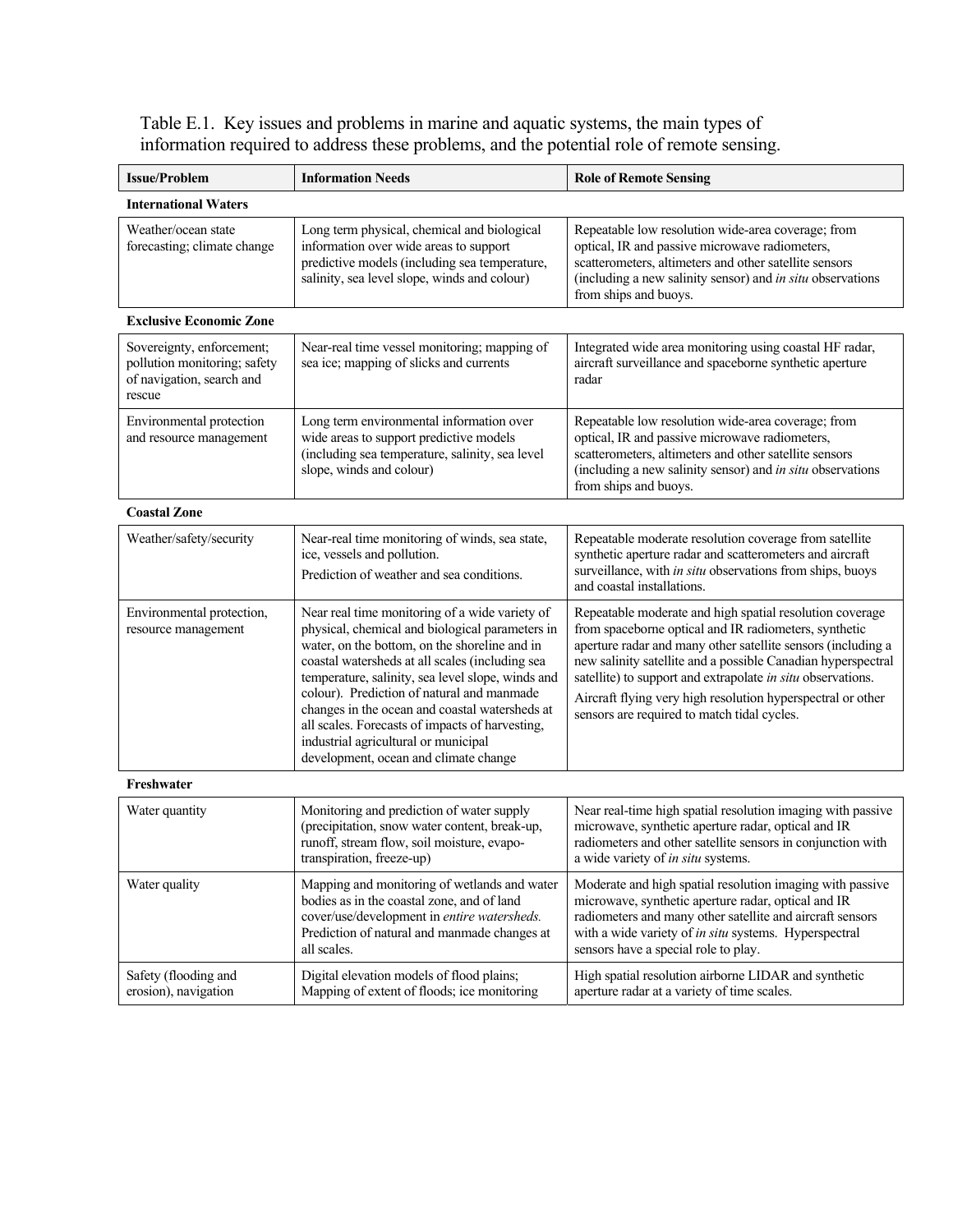## **4. THE CHALLENGES**

### **4.1 Gaining acceptance for Earth Observation information services**

Despite many years of feasibility and demonstration projects, remote sensing products and/or services have rarely established themselves as an integral part of public or private sector ocean or freshwater management operations. The **slow acceptance** of remote sensing data by Canadian and other nations' ocean and freshwater management and service agencies has **inhibited the sale of Canadian products and services both within Canada and abroad**. The survey returns and interview findings repeatedly highlighted the following mostly human challenges to wide spread operational adoption of remote sensing:

- There are continuing **negative perceptions amongst potential end-users** that remote sensing data are expensive, inaccurate, and difficult to access and use, and will require expensive retraining of personnel and new equipment.
- The **cost** of remote sensing data and of generating 'one-off' customized information products is inhibiting the development of novel applications by the typical small Canadian value added company. The cost issue is partly due to the fact that remote sensing can rarely replace present data sources, and must be an addition to conventional programs – at least at the beginning.
- Reflecting the present market in Canada for remote sensing product and services, **the remote sensing industry is dominated by very small companies** with limited financial resources and limited ability to market their capabilities abroad.
- The current government policy of **partnering and cost sharing** the development of novel remote sensing products and services with a company is an **inefficient use of both party's resources** when the eventual buyer is likely to be a Canadian government department or agency.

Despite these negative findings, the survey returns and interviews also strongly suggest that **remote sensing will play an increasingly important role** as a source of *spatial* data throughout the marine and freshwater environments. The survey emphasised a **growing need for spatial and temporal information as concern for management of coastal zones and freshwater resources increases around the world**. This information is required as **input to multi-parameter interpretative models** that enable managers to better predict the impact of environmental and anthropogenic changes.

The public sector is the predominant client for information on the oceans and on freshwater. While they often do not have enough budget flexibility left to try new methods, many government interviewees recognised the eventual need to make more use of remote sensing information products as their **resources for conventional sampling continue to shrink**. The continued down-sizing and imminent mass replacement of retiring government workers at all levels presents **an opportunity to introduce new geography-based methods in many sectors**. With education, encouragement and assistance they may be convinced to include remote sensing in their programs where it makes economic sense. Applications by commercial users will follow, as VARs and data suppliers develop expertise and streamlined supply chains.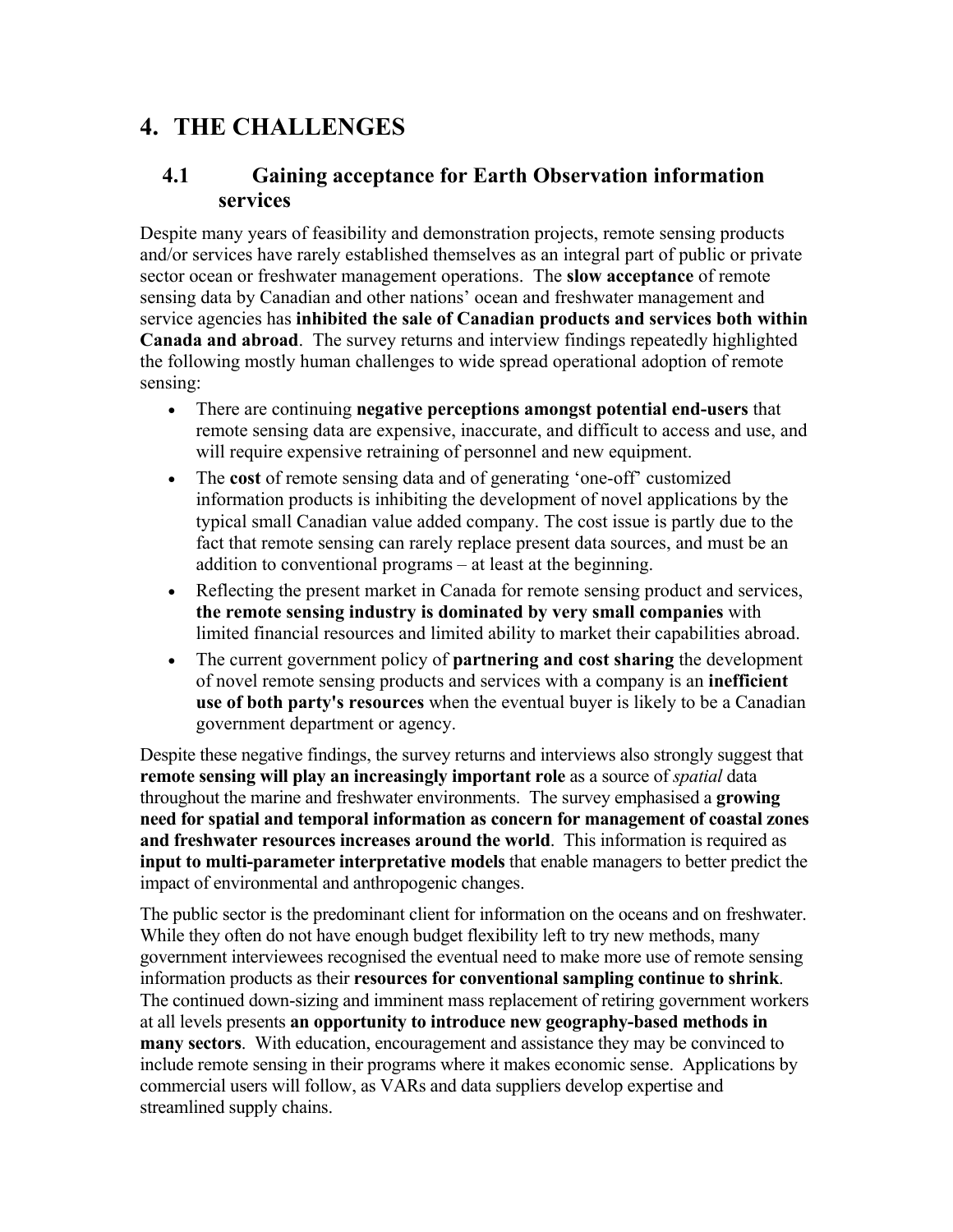The need to address ocean-related issues is now recognized in international policies and programs, including the Biodiversity Convention, Climate Change Convention, UNCED's Agenda 21, and the FAO Code of Conduct for Responsible Fisheries. Multilateral development organisations like the World Bank and national official development agencies like the Canadian International Development Agency are responding to these policies through the establishment of ocean-related priorities and programs. UNESCO's International Hydrological Programme (IHP), an intergovernmental scientific co-operative programme in water resources, is a vehicle through which Member States can upgrade their knowledge of the water cycle and thereby increase their capacity to better manage and develop their water resources. Such programs also offer opportunities for Canadian companies, provided that the constraints identified above can be overcome.

### **4.2 Policy Actions**

To capitalise on public sector opportunities there is a need:

- 1. To **accelerate** the movement of remote sensing technologies from research and/or demonstration projects to operational applications.
- 2. To **facilitate** increased public sector acceptance and commitment to the use of commercial remote sensing data products and information services.

A number of specific policy actions could be considered:

- **1)** To help address the negative perceptions and lack of awareness in potential users, **a campaign should be implemented aimed at raising the level of awareness of remote sensing in Canada,** *first within and then outside of the government*. In the short term, government managers need to be educated in what remote sensing can and can not do. In the longer term, this should be extended to the general public and perhaps be part of a focus on water issues in general. At this stage, one possibility might be to display realtime RADARSAT imagery in major airports and shopping malls – perhaps from a live CSA Internet feed. The long term campaign should also involve curriculum development at high school, college and university level. No Canadian science student should graduate from a Canadian university without at least some exposure to remote sensing and GIS.
- **2)** Clear-cut cost savings associated with the use of remote sensing are difficult to demonstrate, especially as marine and freshwater operations managers must nearly always maintain their traditional data sources in parallel with the new remote sensing source(s). **A series of planning studies in co-operation with other federal and provincial departments, university and industry** in the context of the governmentwide priorities identified earlier:
	- Document the role of remote sensing in support of government and commercial operations through a series of **case studies** to establish an understanding of the full costs and savings/benefits of adapting an operational marine or hydrological service to include satellite remote sensing.
	- On the basis of the case study results, develop a **strategy** that will encourage the continuous development of Canadian marine and freshwater remote sensing from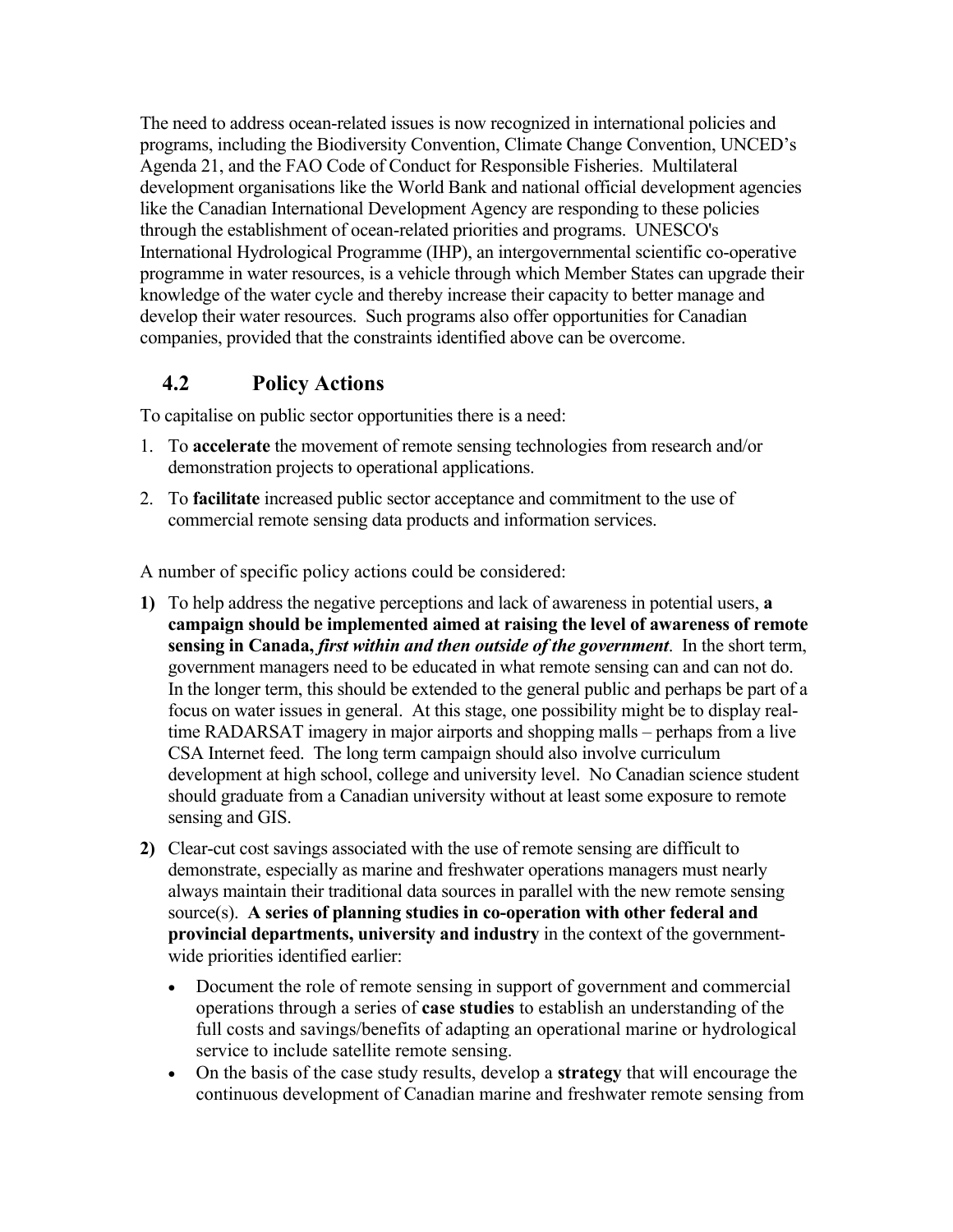the feasibility phase to the capability to offer operational marine information services to clients in Canada and abroad; and

- Within the strategic framework established above, **a detailed plan** for each new program under consideration should be developed in order to establish the full implications for Canadian hardware suppliers, applications developers and (especially) how the system will meet the needs of end users.
- **3)** Based on the results of the planning studies, government departments and agencies should work together to **facilitate the** *operational* **use** of remote sensing data and information products in support of their various regulatory and service mandates. As suggested in the previous section, *facilitating the fusion of imagery with multi-parameter predictive models* might be the most efficient way to do this.
- **4)** The *Canadian Oceans Strategy* developed under the auspices of the Oceans Act, and the emerging Canadian Freshwater policy have no unique expression in currently available funding programs<sup>2</sup>. The government should **consider the establishment of a "bridging fund"** as the planning studies are expected to show that additional resources will be required by the operating departments and agencies for several years as they adapt their operations to include remote sensing products and services.
- **5)** Despite the numerous business opportunities (especially IFI funded projects abroad), the typical small Canadian remote sensing company frequently has difficulty capitalising on them. It is suggested that:
	- Government departments and agencies with marine or aquatic responsibilities in Canada and abroad to develop/purchase and use **"standard information products**" based on, or involving remote sensing data products, and suitable for incorporation into their respective decision support systems. This would help Canadian companies develop exportable information products.
	- Government departments and university groups work with Canadian industry in a **Team-Canada approach** to provide a 'made in Canada solution' for foreign projects and to **broker Canadian participation in specific marine and freshwater overseas commercial and aid projects.**

The development of such 'Canadian' information products will build on and further augment Canada's international reputation, foster closer links between Canadian government, university and industry that are badly needed, and greatly enhance the visibility and reputation of Canadian companies offering services abroad.

 $\overline{a}$ 

Canadian remote sensing companies, reflecting the current market need for demonstration rather than long term operational services, are generally very small, with fewer than 25 employees and often cannot afford to participate in "cost and risk-sharing" government programs. Many think that it should not be required when the most likely customers will be eventually be government agencies.

 $2^2$  Federal government programs with ocean and freshwater related elements can be described in three classes:

support to government in-house programs (a very small amount of this money will flow to Canadian companies for contractual support);

<sup>•</sup> support to university research (an even smaller amount flows to companies; some may flow to Canadian companies for data acquisition, where an operational capability does not reside in university); and

<sup>•</sup> direct support to industry (these can generally be categorized as "risk-sharing" assistance for technology development and international marketing, often with repayment requirements).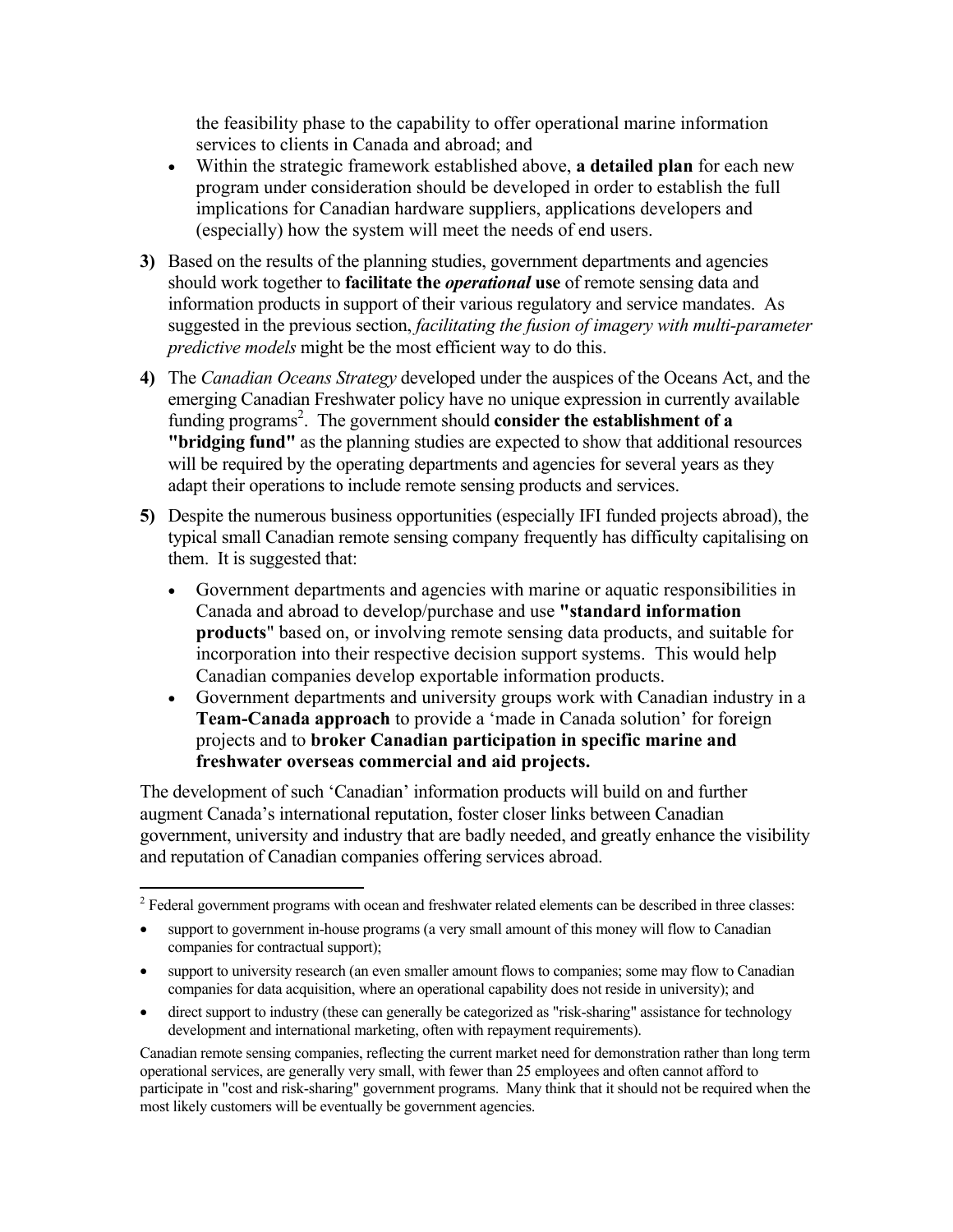### **4.3 Project actions**

A number of multi-faceted projects are proposed to keep Canada at the forefront of remote sensing of international waters, exclusive economic zones, coastal zones, and freshwater areas. Each proposed project involves the use of existing and planned satellite, airborne and ground-based sensors and should involve the public and private sectors and universities. Two key objectives for each project are:

- to **accelerate operational use** of remote sensing by public and private sector organizations within Canada; and
- to **develop the capability of the Canadian remote sensing industry** to a point where it can service operational public and private sector marine and freshwater information needs.

In almost every case, the projects proposed below involve predictive modelling (socioeconomic, environmental, biological, physical, climate/weather). **An inter-departmental program to develop Canadian expertise and products using remotely sensed imagery to initialize, constrain and verify predictive models would be highly beneficial.** Such a program could begin with a workshop designed to establish the present capability and to facilitate future collaboration**.** Predictive capacity is sorely needed in all sectors, and the efficient use of imagery in forecasting models would produce the 'user pull' that CSA is seeking.

An over-arching issue is that of data management. As remote sensing and other data archives continue to grow, they will become more and more cumbersome, unless **special attention is paid to building interconnected data-archiving schemes that retain all of the meta-data for any particular sensor and** *easy-to-use* **links to other sensors and data**. Retention of distributed archives may become a financial issue as groups now acquiring data of various kinds face fiscal restraint and, or changing priorities.

### **4.3.1 International Waters**

The key issues in International waters are the acquisition and interpretation of many kinds of satellite data in conjunction with ocean surface and sub-surface data for weather and ocean state forecasting and climate change research. The CSA has advised ESA that Canada wishes to participate in the SMOS Soil moisture and Ocean Salinity sensor project scheduled for launch in 2006. **A 3 to 5 year project designed to assess the merits of the ESA/SMOS sensor for ocean salinity mapping and monitoring would greatly facilitate production of this important data in Canada by Canadians**. Such data are expected to be used by EC/MSC to provide an important input to operational ocean weather forecasts for Canada, and by both EC/MSC and DFO/Oceans as an input to estimating climate change impacts on Canadian society and the economy.

### **4.3.2 Exclusive Economic Zone**

The key issues for Canada and all countries in their Exclusive Economic Zone (EEZ) are maintenance of sovereignty over resources, protection of the environment and resource management. Canada's Arctic is very large, remote and difficult to access because of the ice cover. For these reasons it is not as well described or monitored as Canada's southern areas. These characteristics make it an obvious place to implement remote monitoring. Canada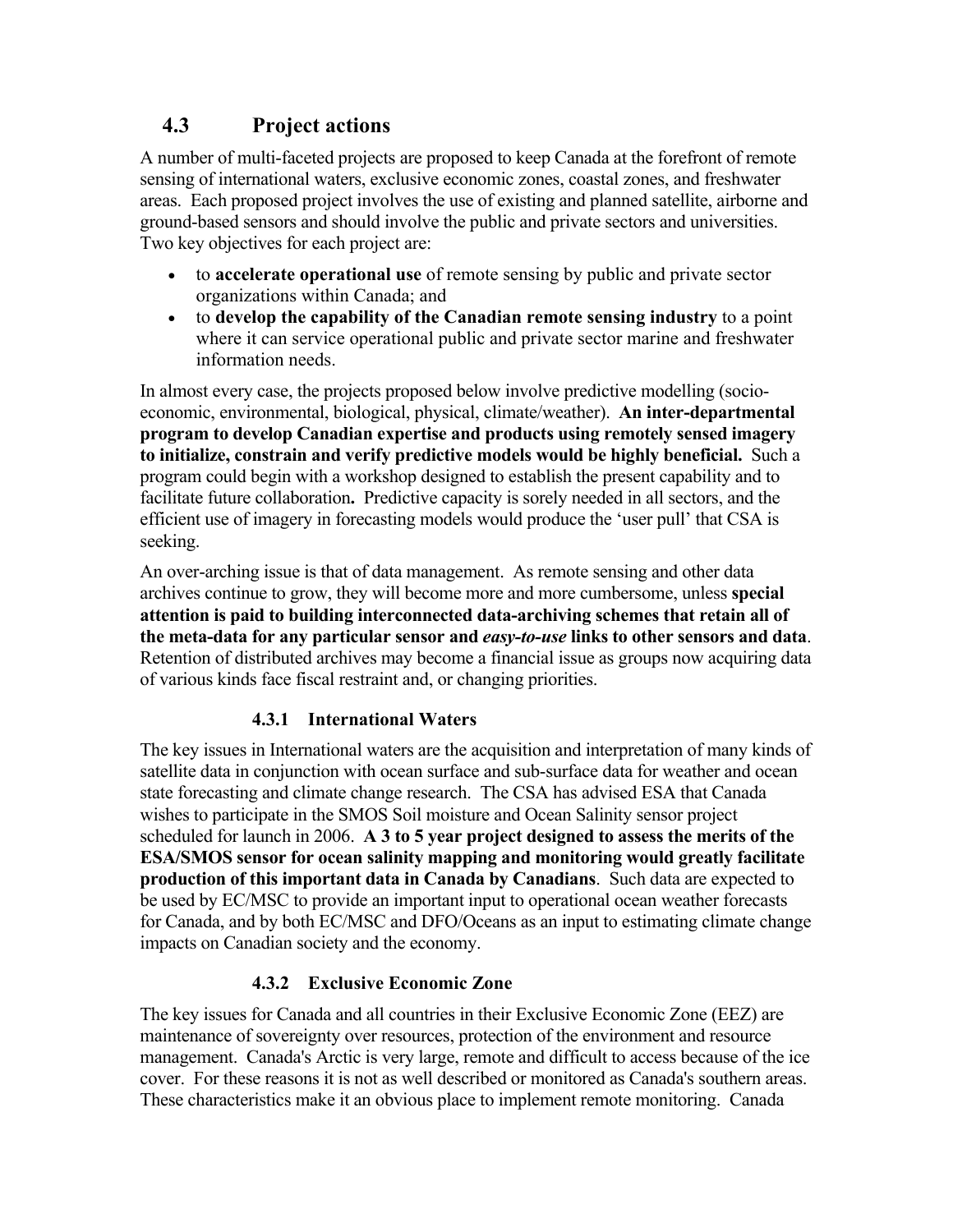should be making special efforts to **develop and operationalise remote sensing applications in support of Canada's Arctic responsibilities**. There are several multidepartmental Arctic initiatives currently under discussion in Canada, and CSA could provide important assistance to other departments to include remote sensing (provided by Canadian companies) as a key component in these plans

At present, many Canadian government departments and agencies have resource management and environmental monitoring responsibilities in the EEZ. These organisations use shore-based systems (e.g. dockside inspections, over-the-horizon radar), ship-based observers, aerial and satellite positioning and tracking systems to carry out their various responsibilities. RADARSAT can make an important contribution to this surveillance, but can not replace the requirement for other sources of data. In fact, no single data source is adequate for the task. An emerging issue is the effective fusion of data from the various data sources to provide a cost-effective *integrated* information service for the different departments and agencies.

**Canadian government departments and agencies with EEZ-related responsibilities need to work together to implement an integrated information management service that combines inputs from all required data collection platforms and systems and provides the information products as and when needed by the user organisations**. With adequate security safeguards, such a multi-agency service could be developed and operated by a Canadian private sector organisation. With time, this system could be provided to other countries, and involve export of Canadian data, software and services.

#### **4.3.3 Coastal Zone**

The greatest direct impact of the oceans on humans and *vice versa* is felt in the Coastal Zone (CZ) and this is where the largest problems such as urbanisation, development and pollution manifest themselves. Most issues in the CZ require more frequent, detailed and timely information than in the open ocean, and the trend to increasing spatial resolution is making remote sensing more relevant. The higher spatial resolution and multiple polarization capabilities of RADARSAT-2 should provide important new capabilities for the coastal zone.

There are many EEZ, CZ and freshwater issues that require measurements of phytoplankton, turbidity, or suspended and dissolved materials that water colour sensors can provide. Landsat Thematic Mapper and SPOT have the high spatial resolution required very near the coast, but relatively poor radiometric sensitivity and few spectral bands. MERIS, launched by ESA in March 2002, finally provides the combination of frequent orbital repeat, spectral bands and moderate spatial resolution that will make it very useful for monitoring all three zones. While Canadian airborne hyperspectral imagers can provide very high spatial resolution data for occasional mapping of small areas, especially of intertidal areas, this is expensive. There is still an important need for a satellite hyperspectral sensor with high spatial resolution and wider area coverage. A Canadian hyperspectral sensor could have an important role in repetitive monitoring of water quality in relatively defined areas such as harbours, individual lakes or embayments. On longer time scales, it could map water quality, shoreline, wetland and upland vegetation, and provide a 'hyperspectral zoom' diagnostic capability for wider area lower resolution monitoring for example from MERIS.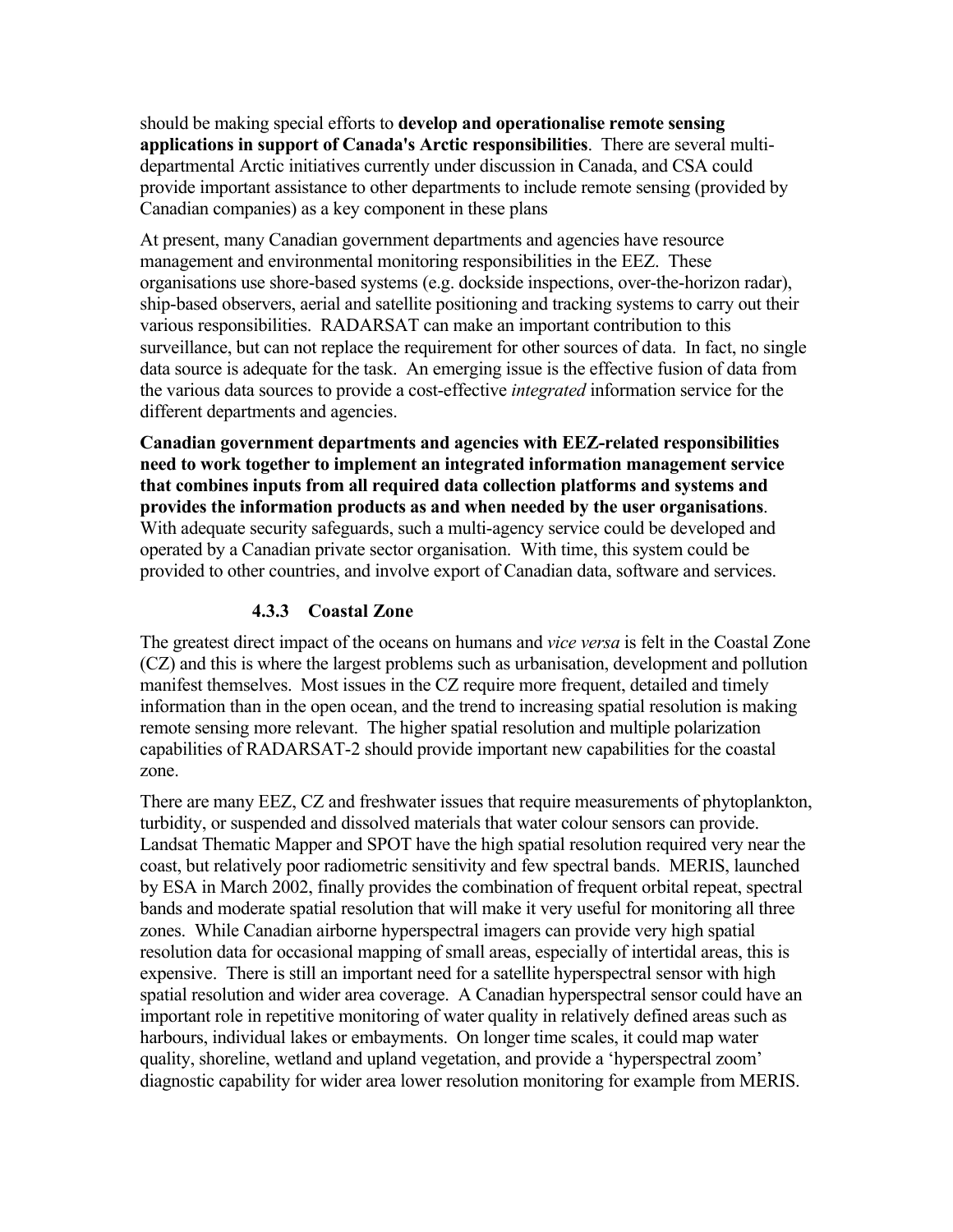#### **Canada needs to continue with support for and advancement of MERIS, airborne and satellite hyperspectral sensors.**

The Canadian marine remote sensing industry needs the credibility that comes from Canadian government purchase of its products and services. To meet this need, **Canada needs a multi-agency initiative for the private sector to** *systematically* **map the Canadian coastal, freshwater and wetland ecosystems to uniform standards, with the results being made available on the Internet in the form of GIS "layers" that can be selected as needed by users to meet their specific needs.** This effort will involve contributions from many kinds of sensors working in parallel, from radar and hyperspectral satellite and aircraft sensors, to underwater acoustic swath imaging, and considerable effort is required to integrate and fuse data from many different sources. Special attention must be paid to making this a *user oriented* program, with seamless and non-technical image ordering. However, many kinds of new and easy to use software tools are required at all points in the supply chain from the satellite or aircraft through the data provider, to the VAR, to the end-user.

In general, CZ information requirements offer the best commercial opportunities, but the users of remote sensing data products are still predominantly from the public sector. Contract opportunities for the Canadian remote sensing industry also exist in the Coastal Zones of developing countries (particularly the small island developing states) that have no equivalent in Canada. Also, if the CSA decides to proceed with a satellite hyperspectral sensor, it will have to undertake a range of pre-launch applications development and demonstration projects that are tailored to meet user requirements - including those in the CZ of tropical and sub-tropical countries. To meet both these requirements, it is suggested that the CSA in co-operation with other government departments (including CIDA, IDRC and through these agencies, key IFI's), **develop and operate a GlobeSAR-like global hyperspectral applications development program**. As a result of such a project, Canada and the Canadian remote sensing industry would establish its credibility in the shortest possible time in an important world market.

### **4.3.4 Freshwater**

The major Freshwater issues are the quantity and quality of the water supply. Information is needed for precipitation (rain or snow), the topography, land cover and soil/geological characteristics, surface run-off rates and groundwater replenishment/withdrawal rates. Information for water quality includes the impact of point and non-point source pollutants and erosion products usually indicated by changes in water colour, turbidity and/or biological activity.

A program is needed **to assist federal, provincial government departments and water agencies already operating hydrologic modelling programs, to incorporate multiple**  *operational* **remote sensing inputs (e.g. active and passive microwave and visible-IR sensors on airborne and satellite platforms).** The program should address important water management issues, for example mapping and monitoring of wetlands, forecasting and monitoring precipitation and water availability for dry land farming and for hydroelectric power generation. Such projects could attract climate change funding, and the dry-land farming example could involve U.S. agencies south of the Manitoba-